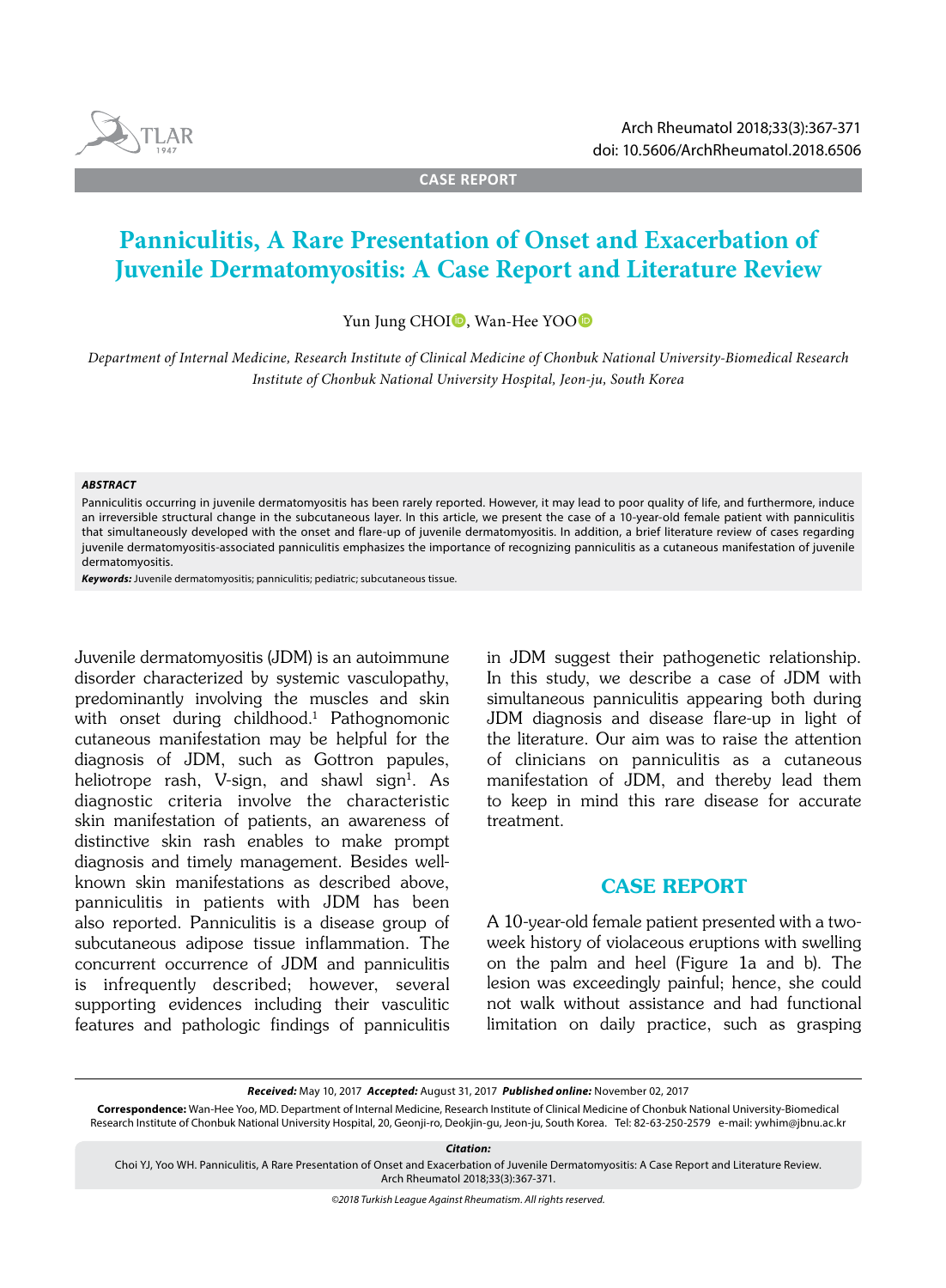

Figure 1. Indurated, erythematous plaques on (a) palm and (b) heel.

a pencil. She had no significant personal or family history. The patient also had mild reddish and scaly rashes on her elbows, which were not painful, and she could not recall when they appeared. She underwent a cutaneous biopsy on the heel, and laboratory assessments and imaging tests were performed. The patient was initially treated with antibiotics because we could not exclude an infectious origin, such as cellulitis. A written informed consent was obtained from the patient.

In a subsequent visit after one week, no symptomatic improvement was noted, and she complained of lower extremity weakness. The skin biopsy results revealed lobular panniculitis consisting of mixed neutrophilic and lymphocytic infiltration. Calcification or vasculitis was absent (Figure 2). The magnetic



Figure 2. A skin biopsy of left foot lateral side revealed lobular panniculitis with neutrophilic and lymphocytic inflammatory infiltrates in subcutaneous fat layer. No calcification or feature of vasculitis was observed  $(H-E \times 100)$ .

resonance images (MRI) revealed diffuse hyper-intense signal of the multiple muscles in the upper arm and thigh (Figure 3a and b). Laboratory tests yielded insignificant findings, except for aldolase (17.8 IU/mL; physiological range <7.6 IU/mL) and lactate dehydrogenase (799 IU/L; physiological range, 218-472 IU/L). Autoantibodies for antinuclear antibodies, including anti-Jo 1 antibody were not detected. A muscle biopsy specimen was obtained from a muscle in the thigh because JDM was suspected, and results were compatible with JDM. Based on the clinical and pathologic findings, JDM and JDM-associated panniculitis were diagnosed.

Treatment was initiated with intravenous methylprednisolone (2 mg/kg) and azathioprine (75 mg/day). Clinical improvement was noted within three weeks, with normalization of muscle power and resolution of pain and swelling of the heel and palm. She remained in tolerable state until steroid dose was tapered to 5 mg twice daily with azathioprine by six months.

However, she was readmitted owing to the same manifestations occurring after the medication was stopped for a few days. Erythematous nodules appeared on her palm and sole, and she also complained of lower extremity weakness, similar to that when she was diagnosed. Increased muscular signal changes were found in the upper and lower extremity



Figure 3. Magnetic resonance imaging of both thigh muscles and proximal arm muscles. Coronary  $T_2$ -weighted images show high signal changes and enhancement on (a) proximal arm muscles and (b) thigh muscles.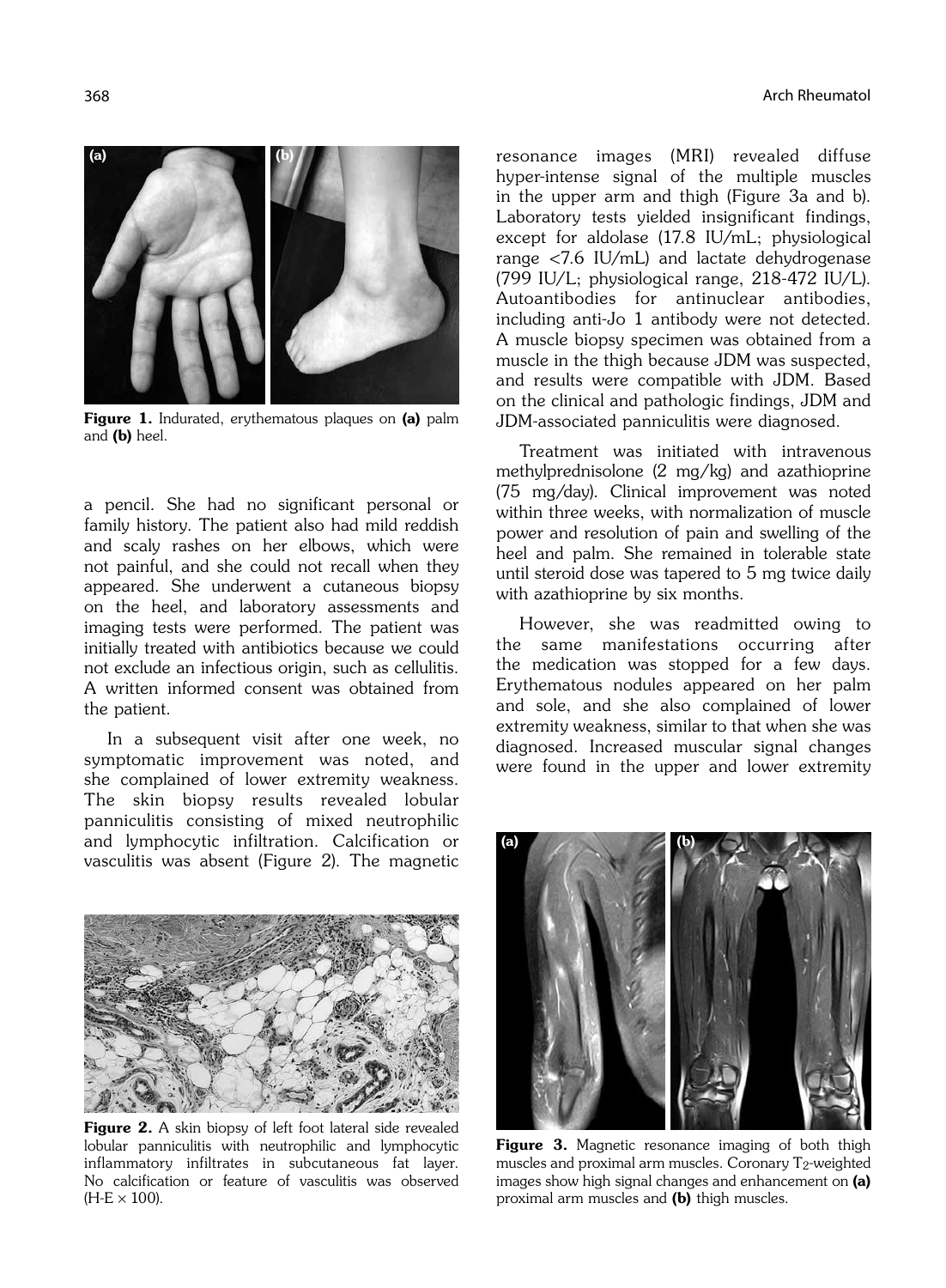$\overline{\phantom{a}}$ 

| Case No.        | Sex/Age       | Nationality | Onset of<br>panniculitis<br>relative to<br>manifestation<br>of DM | Localization of<br>the lesion                             | Histologic<br>findings                                                                                                                                                                       | Treatment                                                                                                                               | Response to<br>treatment and<br>interval to final<br>response | References |
|-----------------|---------------|-------------|-------------------------------------------------------------------|-----------------------------------------------------------|----------------------------------------------------------------------------------------------------------------------------------------------------------------------------------------------|-----------------------------------------------------------------------------------------------------------------------------------------|---------------------------------------------------------------|------------|
| $\mathbf{1}$    | M/2           | Japan       | 7 months later                                                    | Arms, chest<br>and buttocks                               | Non-suppurative<br>panniculitis,<br>ischemic<br>adipo-necrosis,<br>accompanied<br>by perivascular<br>plasmocyte<br>and lymphocyte<br>infiltration                                            | Prednisone<br>$25 \text{ mg/day}$                                                                                                       | 6 weeks.<br>resolved                                          | 8          |
| $\sqrt{2}$      | M/7           | Australia   | 1 year later                                                      | Buttocks,<br>thighs and<br>arms                           | Lobular<br>panniculitis.<br>A slight patchy<br>myxoid change<br>within the<br>fat lobules without<br>calcification or<br>vasculitis                                                          | Prednisone<br>$2$ mg/kg/day                                                                                                             | Improved/<br>N/A                                              | 6          |
| 3               | F/3           | <b>USA</b>  | 3 months later                                                    | Arm                                                       | Lobular<br>necrotizing<br>panniculitis<br>without<br>calcification                                                                                                                           | Prednisone<br>1 mg/kg/day                                                                                                               | Resolved/<br>N/A                                              | 9          |
| $\overline{4}$  | M/14          | <b>USA</b>  | 4 years later                                                     | Forearm,<br>thigh, flank                                  | Lobular<br>panniculitis with<br>lymphocytes and<br>plasma cells<br>without<br>calcification                                                                                                  | Hydroxychloroquine<br>400 mg/day,<br>Prednisone<br>$0.3$ mg/kg/day                                                                      | Resolved/<br>2 weeks                                          | 10         |
| 5               | F/15          | Spain       | 5 years later                                                     | Proximal<br>upper<br>and lower<br>extremities<br>and Back | Dense<br>lymphohistiocytic<br>infiltrate with<br>several plasma<br>cells in<br>the lobules of the<br>subcutaneous fat,<br>preserving the<br>septum without<br>calcification or<br>vasculitis | Intravenous<br>methylprednisolone<br>bolus for<br>3 times $(0.5 \text{ mg/kg})$ ,<br>Oral prednisone<br>$60$ mg/day,<br>cyclosporin 300 | Resolved/<br>4 weeks                                          | 11         |
| 6               | F/15<br>years | Turkey      | Simultaneously                                                    | Thighs                                                    | Lobular<br>panniculitis with<br>calcification                                                                                                                                                | Prednisone<br>1 mg/kg/day                                                                                                               | Improved/<br>2 weeks                                          | 12         |
| Present<br>case | F/10          | South Korea | Simultaneously                                                    | Palm and heel                                             |                                                                                                                                                                                              | Prednisone<br>2 mg/kg/day,<br>Azathioprine<br>75 mg/day                                                                                 | Improved/<br>3 weeks                                          |            |

MRI, and elevated muscle enzymes indicated JDM flare-up. The patient was administered with intravenous methylprednisolone (2 mg/kg) for three boluses and oral prednisolone (40 mg daily) with azathioprine. Skin lesions and muscle weakness resolved within one week. She was discharged with a well-tolerated state with 20 mg prednisolone daily and azathioprine at the same dosage.

## **DISCUSSION**

Juvenile dermatomyositis is a rare autoimmune disorder with the incidence of approximately two to three cases per million children, $2$  so it is challenging for clinicians to diagnose the disease without characteristic and distinguishing manifestations. In addition to subject symptoms such as muscle weakness, pathognomonic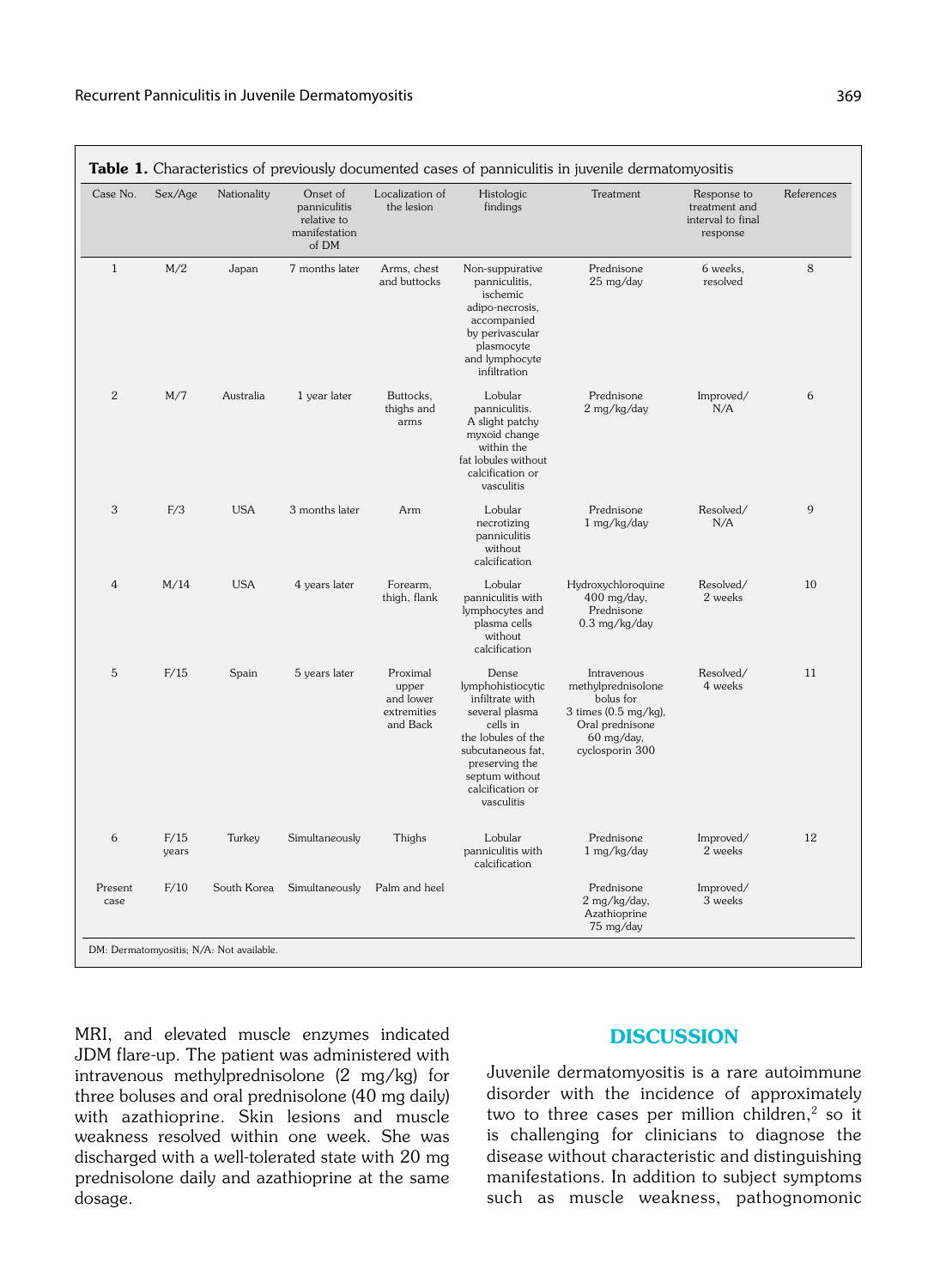cutaneous symptom could be a critical clue for a suspicion of JDM. Panniculitis is also reported to be a cutaneous manifestation of JDM, although it is relatively uncommon. Reviewing the literature, we detected seven such cases and reported the first documented case of JDM-related panniculitis to our knowledge occurring both during disease onset and flareup simultaneously.

Panniculitis is a group of heterogeneous inflammatory diseases that involves the subcutaneous adipose tissue.3 It commonly presents with erythematous, indurated subcutaneous nodules accompanied by tenderness and heating sensation and can result in calcifications and lipo-atrophy.4-6 Although it is infrequently reported, according to an analysis based on histologic examination with 55 patients with DM, panniculitis was detected at a prevalence of 10%.7 This discrepancy between pathologic studies and clinical reports may lead to a speculation that panniculitis is unrecognized clinically or under-reported. Panniculitis in patients with JDM has been documented in seven cases (Table 1), 6,8-12 and we excluded the cases complicated with infections. The predilection sites were the extremities and buttocks, but eruptions were also observed in the palm and heels, as in our case. The mean age of patients was 11.5 years, and three of the seven patients were male. The histopathologic findings were similar. Lobular panniculitis without calcification or vasculitis was mostly found, except one case containing calcification. The onset time of panniculitis was diverse from concurrently to five years after JDM diagnosis, which is approximately three years after the diagnosis on average. The mainstay of treatment was high-dose steroid, and responses to steroid were mostly remarkable within a few weeks.

The changes of the subcutaneous layer, such as lymphocytic panniculitis, are described frequently in JDM, yet these changes are focal or subclinical and not specific enough to diagnose JDM-associated panniculitis.13 Therefore, diagnosis of JDM-related panniculitis should be established by confirmation of histopathologic examination in a setting of JDM after exclusion of other causes leading to panniculitis.<sup>14</sup> However, patterns of JDM-associated panniculitis commonly revealed mostly lobular panniculitis with lymphoplasmacytic infiltration. It is similar to lupus profundus, one of the most frequent panniculitis occurring in connective tissue disease in childhood; on the other hand, the presence of mucin deposit differentiates lupus profundus from JDM-associated panniculitis.15

Although the relationship between panniculitis and JDM has not been elucidated, the clinical situations of concomitant occurrence of muscle weakness and panniculitis raise the possibility that these illnesses are associated pathogenetically. This is also supported by the histologic findings of segmental acute inflammation of arterioles or thickening of the vessel wall in the adipose tissue of patients with JDM.13,16 There may be a time lag in manifestation of panniculitis as of the development of JDM. In general, since patients are vulnerable to infection because of immunosuppressive agent intake, infectious etiology should be excluded in the setting of panniculitis in a patient with JDM.

Owing to a limited number of case reports, treatment of JDM-associated panniculitis is not well-established yet. Considering the cases described, spontaneous regression was not reported, and immunosuppression is thought to be required. Mostly, therapeutic responses to systemic steroid have been excellent, typically 1 mg/kg/day or initially pulse therapy followed by tapered dose of steroid. In our case, both skin manifestation and muscle weakness showed improvement simultaneously after steroid administration. Immunosuppressive agents, including methotrexate, cyclosporine, azathioprine, and intravenous immunoglobulin, might be accompanied with steroid to wean the dosage of steroid and prevent relapses.<sup>17</sup>

In conclusion, although panniculitis in JDM is not apparent clinically and is rarely reported, the subclinical changes in the subcutaneous tissue of JDM frequently exist. It may present concurrently with the onset of JDM or a few months later. Therefore, if a patient with JDM manifests with erythematous, painful, indurated eruptions, JDM-associated panniculitis should be considered a possibility. The correlation between histologic findings and clinical course is required to be established in JDM-associated panniculitis, since timely diagnosis and treatment may reduce the pain and improve the quality of life of patients.